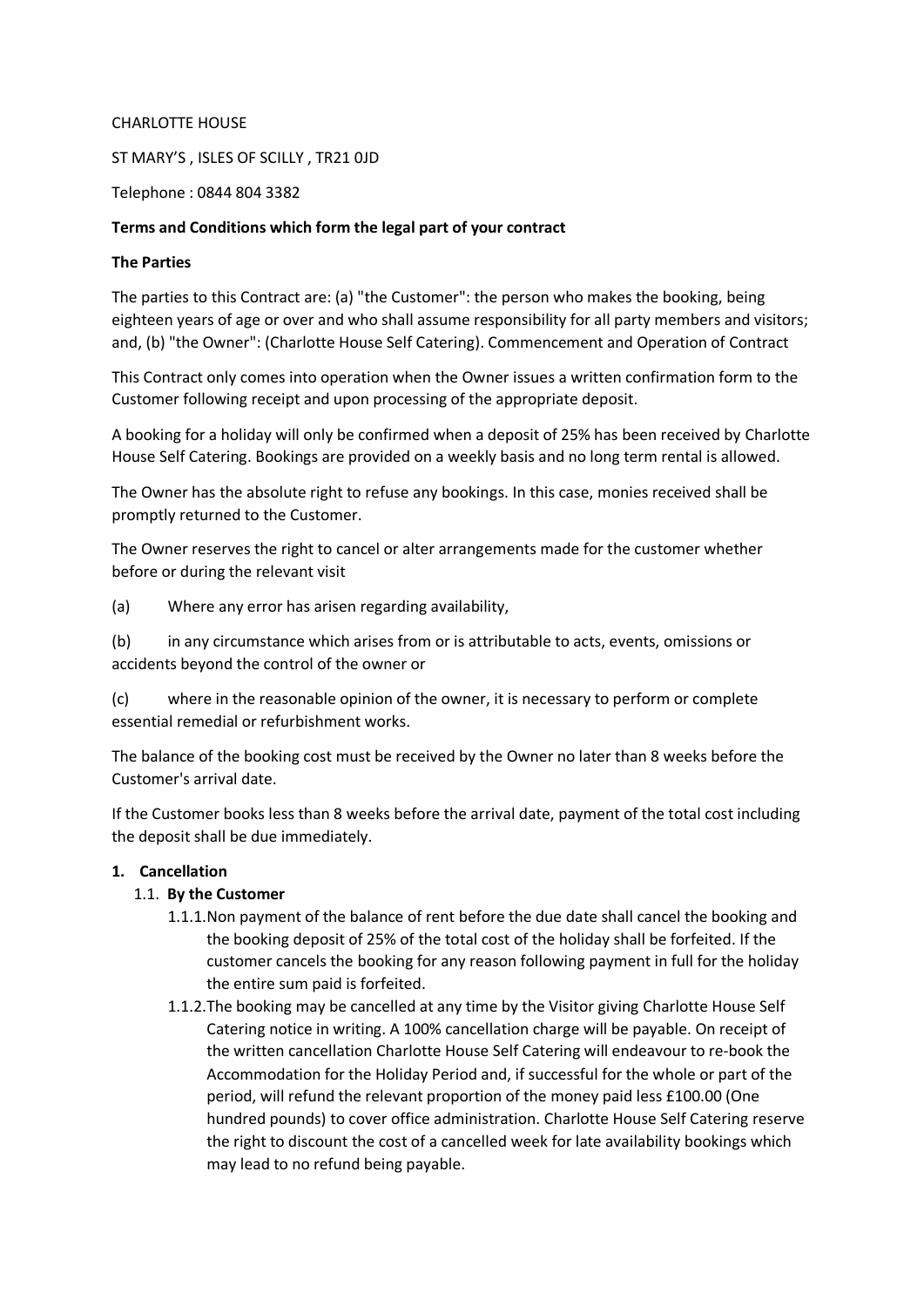1.1.3.If the customer cancels the booking for any reason following payment in full for the holiday, the entire sum paid is forfeited.

## 1.2. **Amendments**

- 1.2.1.Once a booking has been accepted by Charlotte House Self Catering it can only be changed to different dates by treating the original booking as a cancellation. Please refer to applicable cancellation terms above.
- *1.3. Guests are strongly advised to take out independent holiday cancellation insurance to cover you for having to cancel your holiday due to any conditions which may affect your journey to the property booked. Force majeure includes any event which we could not, even with all due care, foresee or avoid. Such events will usually include (whether actual or threatened) war, riot, civil strife, terrorist activity, industrial dispute, natural or nuclear disaster, adverse weather conditions, epidemics, fire, closure, restriction or congestion of airspace, airports and ports and all other events outside our control or the UK Foreign Office advice. Please refer to applicable cancellation terms above.*

## 1.4. **By the Owner**

- 1.4.1.If, due to circumstances beyond the Owner's control, including Force Majeure, the Customer's booking is cancelled, the Customer shall be refunded the full amount of the booking less the initial deposit. We cannot, however pay any compensation or expenses as a consequence of such an event.
- 1.4.2.Holiday insurance is strongly recommended as in the case of cancellation or delay you are still liable for the full cost of your accommodation.

### **2. Booking Amendments**

2.1. The Owner cannot guarantee the availability of a different date, but where an amendment can be made a fee of £50 to cover administration shall be charged.

### **3. Time and Commencement and Termination of Stay**

3.1. The Customer must arrive not earlier than 4.00 pm on the start date of the holiday and leave not later than 10am on the last day.

### **4. Occupancy**

4.1. The number of persons occupying the property must not exceed the maximum number (4 Adults) stipulated in the agreement between the Customer and the Owner.

# **5. General Rules**

- 5.1. The Customer must not use the Accommodation or allow its use for any dangerous, offensive, noisy, illegal or immoral activities or carry on there any act that may be a nuisance or annoyance to the Owner or to any neighbours.
- 5.2. No fireworks, Chinese or sky lanterns (or other lights or illuminations which have naked flames) shall be let off from the property (including any garden or grounds).
- 5.3. The accommodation is designed for family use not for youth groups or student parties. The Owner is entitled to refuse to hand over and to repossess the accommodation if the Owner reasonably believes that any damage is likely to be caused by the Customer or the Customer's party.
- 5.4. Sleeping in tents, vehicles, including caravans, parked in or around the property is not permitted.

### **6. Care of Property and Damages and Breakage**

**7.** The Customer undertakes to take all reasonable and proper care of the property including all its contents and surrounds and to leave the property in the same state of repair, condition and tidiness as at the beginning of the stay. The Customer must notify the Owner immediately of any